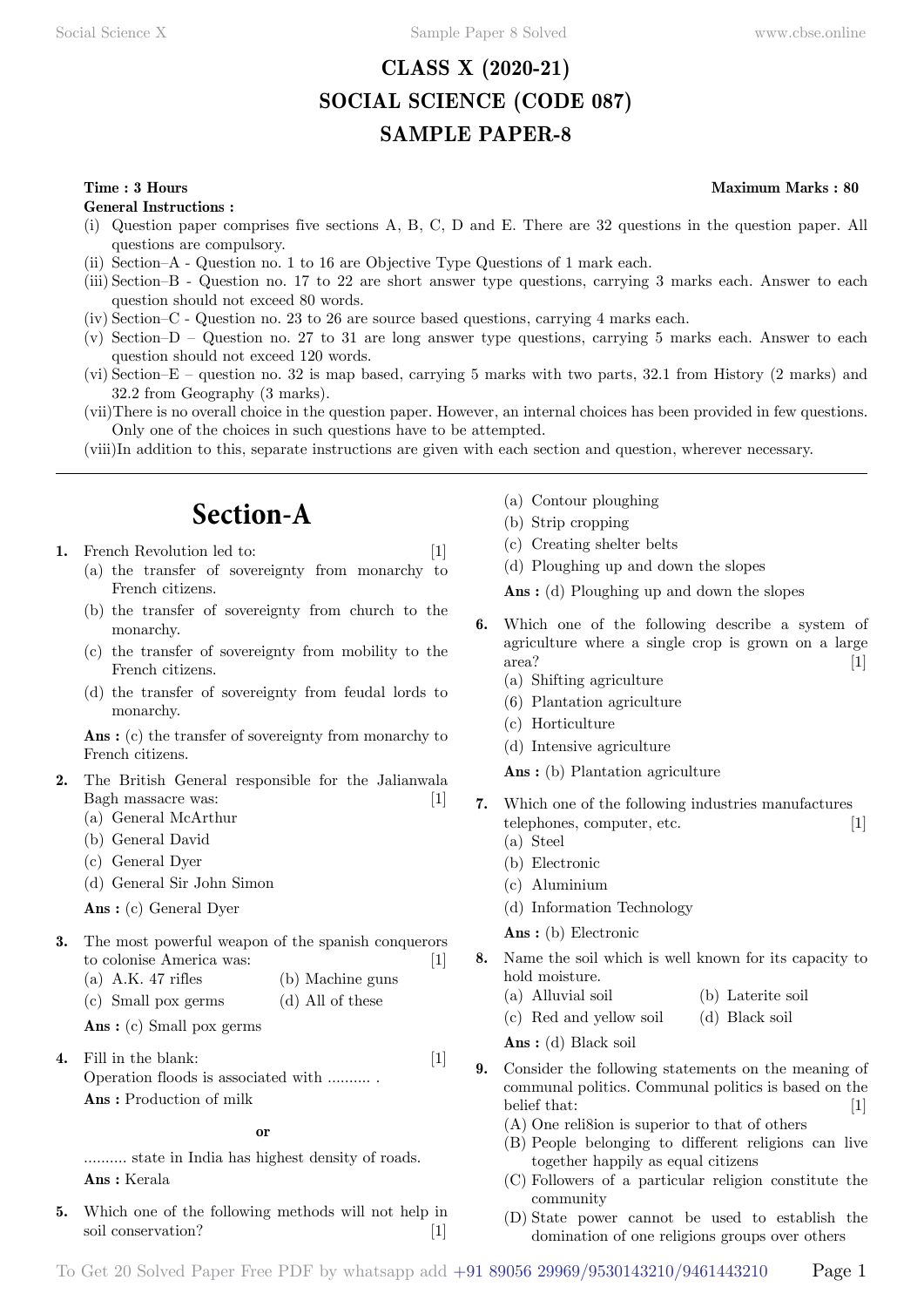Which of the statements is/are correct? (a)  $(A)$ ,  $(B)$ ,  $(C)$  and  $(D)$  (b)  $(A)$ ,  $(B)$  and  $(D)$ (c) (A) and (C)  $\qquad$  (d) (B) and (D)  **Ans :** (c) (A) and (C)

**10.** Which party has strong support in West Bengal? [1]  **Ans :**

CPI - Marxist has strong support in West Bengal.

 **o**

Name any two countries where there is multi-party system exist.

 **Ans :** India, France and Pakistan.

**11.** What is the power sharing? [1]

#### **Ans :**

It is a mechanism under which all the major segments of the society are provided with a permanent share of power in the governance of the country.

 **o**

Which two languages are generally spoken in Belgium?  **Ans :**

The two languages generally spoken in Belgium are: Dutch and French.

**12.** In the question given below, there are two statements marked as Assertion (A) and Reason (R). Read the statements and choose the correct option.

**Assertion :** Rakesh is an educated and skilled worker who earns a high monthly salary as he is employed in a private bank in a city.

**Reason :** All service sectors in India are growing extremely well and each individual engaged in any kind of tertiary activity earns a high income. [1] Options:

- (a) If both assertion and reason are true, and reason is the correct explanation of assertion.
- (b) It both assertion and reason are true, but reason is not the correct explanation of assertion.
- (c) If assertion is true, but reason is false.
- (d) If both assertion and reason are false.

 **Ans :** (c) Assertion is true, but reason is false.

**13.** Read the information given below and select the correct option: [1] A vessel dumped 500 tonnes of liquid toxic wastes into open-air dumps in a city and in the surrounding sea. This happened in a city called Abidjan in lvory Coast, a country in Africa. The fumes from the highly toxic waste caused nausea, skin rashes, fainting, diarrhoea, etc. After a month seven persons were dead, twenty in hospital and twenty-six thousand treated for symptoms of poisoning.

A multinational company dealing in petroleum and metals had contracted a local company of the lvory Coast to dispose the toxic waste from its ship.

- (a) MNC dealing in petroleum and metals
- (b) Local company of the lvory Coast
- (c) A vessel dumped 500 tonnes of liquid toxic wastes into open air
- (d) None of these

# **Ans :** (a) MNC dealing in petroleum and metals

#### **o**

The following table shows the sources of credit for rural households in India in 2010:

|    | Sources                                               | <b>Share</b> |
|----|-------------------------------------------------------|--------------|
|    | Moneylenders                                          | 30%          |
| 2. | Co-operative societies and $27\%$<br>Commercial banks | 25%          |
|    | Others (Traders, relatives,<br>etc.                   | 18%          |

On the basis of the above table answer the following question:

- (a) The share of formal sector is 27%
- (b) The share of formal sector is 48%
- (c) The share of formal sector is 52%
- (d) The share of formal sector is 38%

 **Ans :** (c) The share of formal sector is 52%

- **14.** Primary sector includes all those activities which are related to: [1]
	- (a) communication and transport
	- (b) manufacturing
	- (c) performance of different services
	- (d) agriculture

 **Ans :** (d) agriculture

- **15.** The functioning and operations of banks in India are monitored and supervised by the: [1]
	- (a) Reserve Bank of India
	- (b) Ministry of Finance
	- (c) State Bank of India
	- (d) Ministry of Accounts

 **Ans :** (a) Reserve Bank of India

- **16.** GDP is the total value of .......... produced during a particular year. [1]
	- (a) all goods and services
	- (b) all final goods and services
	- (c) all intermediate goods and services
	- (d) all intermediate and final goods and services
	- **Ans :** (d) all intermediate and final goods and services.

# **Section-B**

**17.** What were the causes of great demand for foodgrains in England? [3]

 **Ans :**

- 1. Rapid growth of population from the late 18th century and 19th century increased the demand of food grains.
- 2. As a result of Industrial Revolution, the demand for industrial and agricultural products went up.
- 3. The rural folks rushed to urban centres to find jobs in industrial sectors leaving their land uncultivated. As such production of foodgrains full and their demand increased.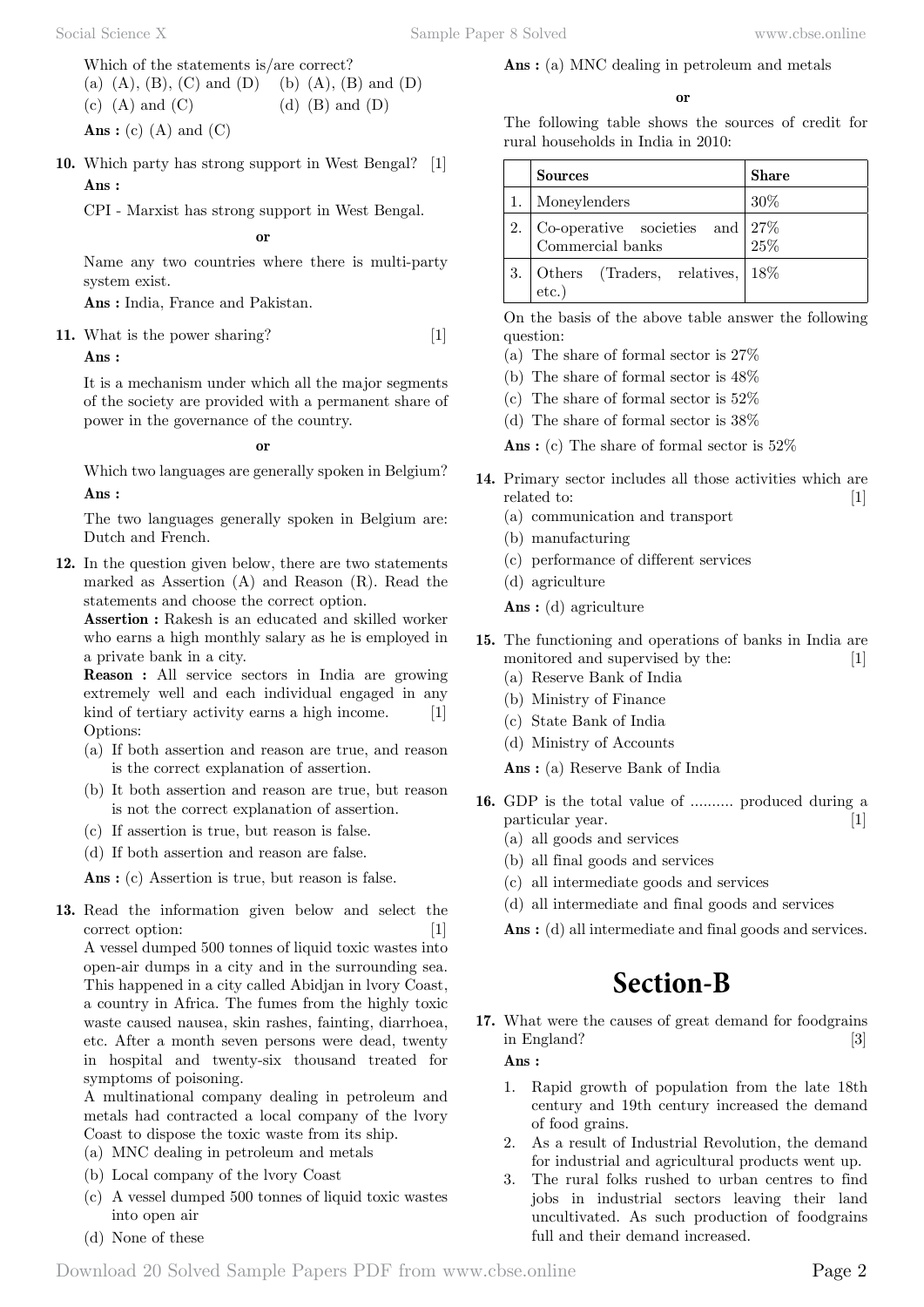- 4. The construction of roads, railways, ports and more colonies for residential purposes further reduced the agricultural land and greaty increased the demand for foodgrains in England which was imported from Eastern Europe, Russia, America and Australia.
- **18.** What was Satyagraha? Explain some of the Satyagraha launched by Gandhiji. [3]

### **Ans :**

Satyagraha was a non-violent method of mass agitation against the oppressor. The method suggested that if the cause was true, if the struggle was against injustice, there is no need for physical force to fight the oppressor.

- 1. Gandhiji used the Satyagraha technique successfully against injustice in South Africa.
- 2. In 1916 A.D., he fought for justice for the tenants of Champaran, and the government had to pass an Act for the welfare of the peasants of Champaran in 1918 A.D.
- 3. He started Kheda Satyagraia in which Gandhiji asked the people not to pay the taxes due to the failure of crops. Ultimately, the government had to bow down, and the payment of taxes was deferred to the next year.
- 4. Again in 1918 A.D., Gandhiji interested in the mill workers Strike at Ahmedabad, and helped them get their pay raised, for which he had started a fast unto death.

#### **o**

Explain the major political features of mid-eighteenth century Europe?

 **Ans :**

- 1. Even the large countries such as Germany and Italy were divided into small kingdoms.
- 2. Eastern and Central Europe mere under autocratic monarchies within the territories of which lived diverse people. They did not see themselves as sharing a collective identity or a common culture.
- 3. The people spoke different languages and belonged to different ethnic groups.
- 4. The Habsburg Empire that ruled over Austro-Hungary, for example, was a patchwork of many different regions and people.
- **19.** How biotic resources are different from abiotic resources? [3]

#### **Ans :**

|    | <b>Biotic Resources</b>                                                                     | <b>Abiotic Resources</b>                                                                                                                                                           |  |
|----|---------------------------------------------------------------------------------------------|------------------------------------------------------------------------------------------------------------------------------------------------------------------------------------|--|
|    | These<br>origin.                                                                            | resources These resources<br>constitute of those constitute of those<br>objects and products objects which are<br>which are of biological formed out of non-<br>living substances. |  |
| 2. | <sub>or</sub><br>favourable conditions exhaustible.<br>are available in the<br>environment. | They go on reproducing   They are of both types,<br>regenerating till exhaustible and non-                                                                                         |  |

| <b>Biotic Resources</b>               | <b>Abiotic Resources</b>                |
|---------------------------------------|-----------------------------------------|
| 3. Examples: Forests, Examples: Land, | animals and some water, soil, minerals, |
| minerals like coal                    | etc.                                    |

**20.** "Local government is the best way to realise one important principle of democracy". Explain the statement with an example. [3]

# **Ans :**

- 1. An important principle of democracy is local self-government. It is also the basic idea behind decentralisation.
- 2. Democracy insists on participation of the people in the decision-making process of the government.
- 3. Most of the population lives rural India and village government makes the spirit of democracy meaningful.
- 4. In 1992, the constitution was amended to make the third-tier democracy.

### **o**

Describe the outcomes of democracy.

### **Ans :**

- 1. The most basic outcome of democracy is that it produces a government that is accountable to the citizens and responsive to the needs and expectations of the citizens.
- 2. It is based on the idea of deliberation and negotiation.
- 3. Democratic government is a legitimate government because it is the government of the people, by the people and for the people.
- 4. Democracy ensures that decision making will be based on norms and procedures. So, a citizen has the right and the means to examine the process of decision-making.
- **21.** Why is the tertiary sector growing so rapidly in India? Explain it with any three reasons. [3]  **Ans :**

Tertiary sector has become the largest producer in India over the last 30 years due to many reasons. Out of these four reasons are explained below:

- 1. The Government of India as well as of state and local levels are encouraging this sector directly or indirectly. Huge funds, grants and donations are provided from time to time to promote and expand social and infrastructure service.
- 2. India has adopted new economic policy. Globalisation, liberalisation and internationalism have been followed by Indian Government since last decade of the 20th century. Due to globalisation and liberalisation there is a great demand of Indian experts-doctors, engineers, teachers, technicians, etc. in other countries.
- 3. Due to scientific inventions, new discoveries, arrived by latest technology, establishment of multinational corporations in India, expansion of service sector is taking place of reasonably good space. Some Indian business households and companies have establish their own industry and units in other countries.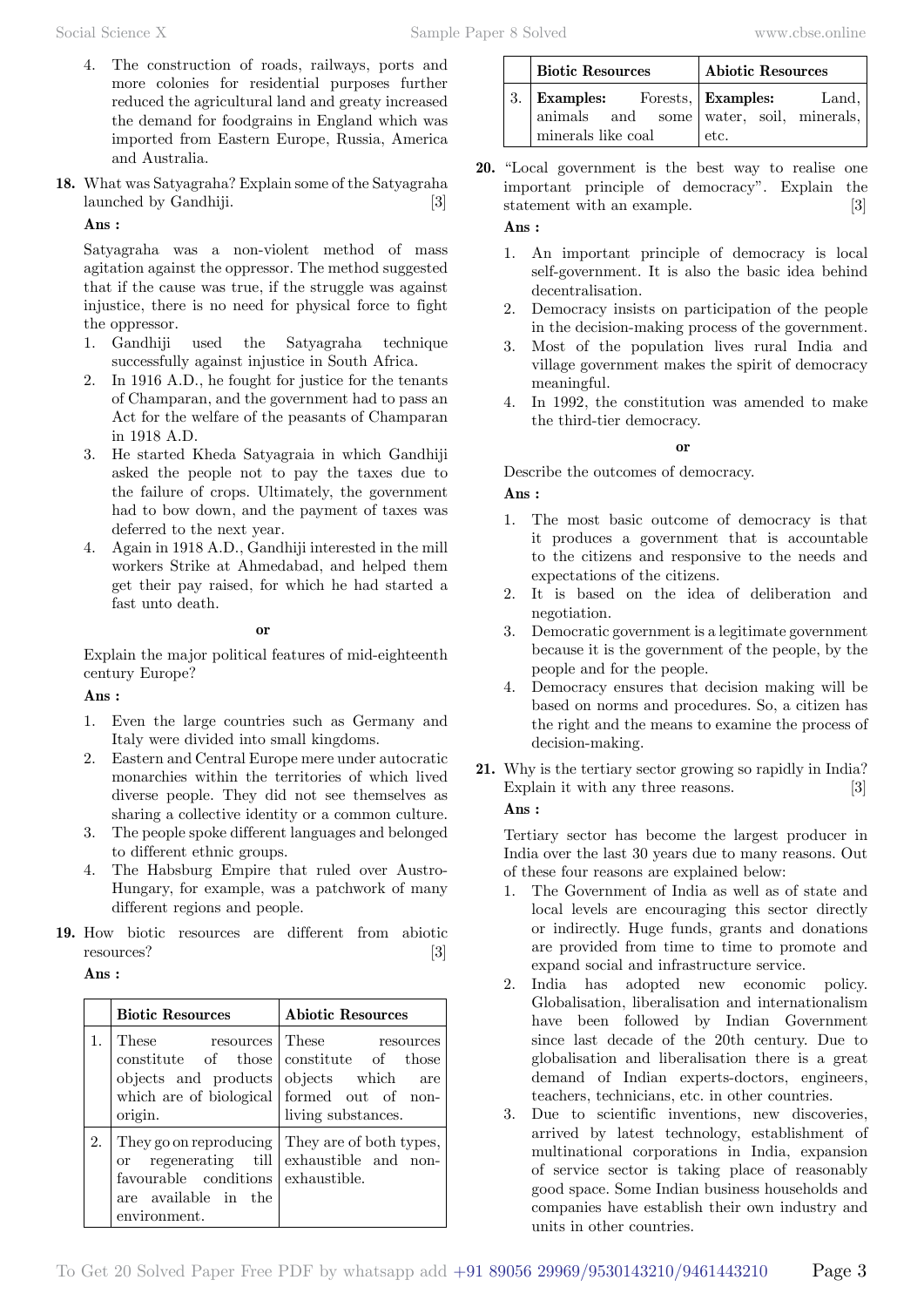- 4. Due to internet services, website, e-mail services, mass media, new opportunities of employment and promotions are informed to the people, several agencies are working on commissions basis to provide new job opportunities to service class people.
- **22.** "Demand deposit are accepted as transaction of money". Why? [3]

#### **Ans :**

**Demand Deposit:** Money on current account, i.e. a bank deposit that can be withdrawn without notice, is called demand deposit. The depositor can withdraw this money in any of the following ways:

- 1. By presenting a cheque, drawn in favour of self, across the counter.
- 2. By writing a cheque in favour of self across the counter.
- 3. Against debit card at ATM.

As such the balance amount in a deposit account is as good as cash.

In other words, demand deposits share the essential features of money.

# **Section-C**

**23.** Read the source given below and answer the questions that follows: [4] Revolution is the inalienable right of mankind.

Freedom is the imprescriptible birthright of all. The labourer is the real sustainer of society ..... To the altar of this revolution we have brought our youth as incense, for no sacrifice is too great for so magnificent a cause. We are content. We await the advent of revolution. "Inquilab Zindabad".

## **Answer the following MCQs by choosing the most appropriate alternatives:**

**23.1**From whose writing has this extract been taken?[1] (a) Gandhiji

- (b) Shaheed Bhagat Singh
- (c) Subhash Chandra Bose
- (d) jawaharlal Nehru

 **Ans :** (b) Shaheed Bhagat Singh

**23.2**Do you agree with the statement that 'revolution is the inalienable right of mankind'? [1]

 $(a)$  Yes  $(b)$  No

(c) Not given (d) None of these

 **Ans :** (a) Yes

### **23.3**What slogan did they adopt? [1]

- (a) Bharat Mata ki Jai (b) Bande Mataram
- (c) Satyamev Jayathe (d) Inquilab Zindabad

 **Ans :** (d) Inquilab Zindabad

- **23.4**What is the meaning of 'Inquilab Zindabad'? [1] (a) Revolution
- (b) Present situation
- (c) Revolutionary, stay alive
- (d) None of these
- **Ans :** (c) Revolutionary, stay alive

**24.** Read the table given below and answer the following questions. [4] Table: Total finished steel production in India

| Year | Production (in million tonne per annum) |
|------|-----------------------------------------|
| 2005 | 45.7                                    |
| 2006 | 49.4                                    |
| 2007 | 53.0                                    |
| 2008 | 57.8                                    |
| 2009 | 56.6                                    |
| 2010 | 68.3                                    |
| 2011 | 72.2                                    |

### **Answer the following MCQs by choosing the most appropriate alternatives:**

- **24.1**What is the total production of steel in India in the year  $2005$ ? [1]
- (a) 49.4 millions (b) 45.7 millions
- (c) 53.0 millions (d) 68.3 millions

 **Ans :** (b) 45.7 millions

- **24.2**What is India's rank among the world crude steel producers? [1]
- (a) 8th (b) 10th
- (c) 9th (d) 7th

 **Ans :** (c) 9th (Now, it has become seventh)

- **24.3**Why is the per capita consumption of steel so low  $\text{india?}$  [1]
- (a) Underdeveloped of Industry
- (b) Lack of capital
- (c) Modern technology
- (d) All of these

 **Ans :** (d) All of these

- **24.4**What is the total production of steel in India in the year 2009 and 2010? [1]
- (a) 124.9 millions (b) 123.9 millions
- (c) 125.9 millions (d) 126.9 millions

 **Ans :** (a) 124.9 millions

- **25.** Choose the most appropriate option: [4] **25.1**The past two decades of globalisation has seen rapid movements in: [1]
	- (a) goods, services and people between countries.
	- (b) goods, services and investments between countries.
	- (c) goods, investments and people between countries.
	- (d) All of these

Ans: (b) goods, services and investments between countries.

- **25.2**The most common route for investments by MNCs in countries around the world is to: [1]
- (a) set up new factories.
- (b) buy existing local companies.
- (c) form partnerships with local companies.
- (d) None of these

 **Ans :** (b) buy existing local companies.

- **25.3**Globalisation has led to improvement in living conditions? [1]
- (a) of all the people.
- (b) of people in the developed countries.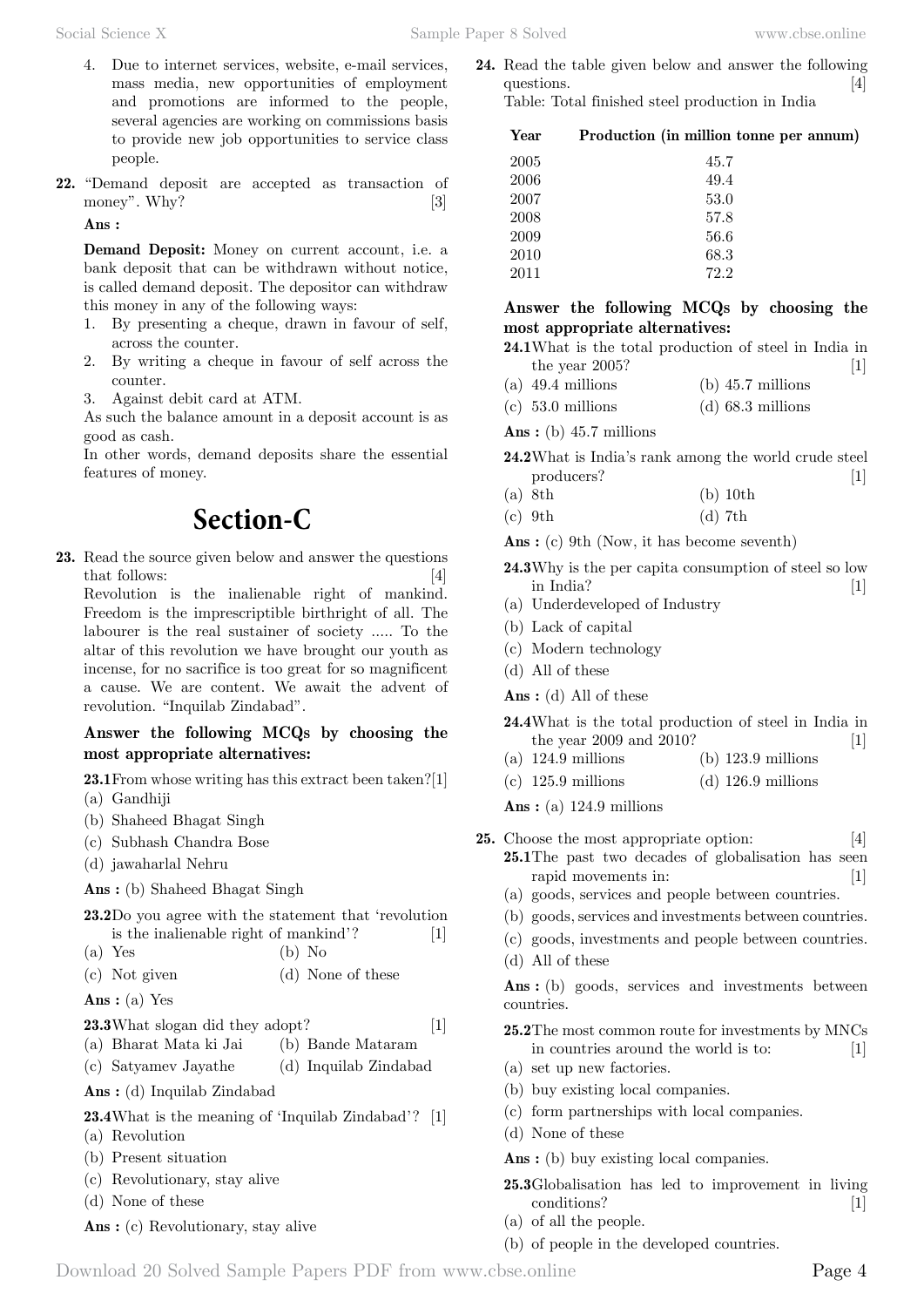- (c) of workers in the developing countries.
- (d) None of the above.

 **Ans :** (d) None of the above.

**25.4** Which of the following is an Indian MNC? [1]

- (a) Tata Motors (b) Ranbaxy
- (c) Asian Paints (d) All of these

 **Ans :** (d) All of these

- **26.** Here are some examples oI power sharing, which of the four types of power sharing do these represent? Who is sharing power with whom?
	- **26.1**The Bombay High Court ordered the Maharashtra state government to immediately take action and improve living conditions for the 2,000-odd children at seven children's homes in Mumbai. [1]

 **Ans :** Power sharing among different organs of the government.

**26.2**The government of Ontario state in Canada has agreed to a land claim settlement with the aboriginal community. The Minister responsible for Native Affairs announced that the government will work with aboriginal people in a spirit of mutual respect and co-operation.

 **Ans :** Power sharing among social groups.

**26.3**Russia's two influential political parties, the Union of Right Forces and the Liberal Yabloko Movement, agreed to unite their organisations into a strong right-wing coalition. They propose to have a common list of candidates in the next parliamentary elections. [1]

 **Ans :** Power sharing with political parties.

**26.4**The finance ministers of various states in Nigeria got together and demanded that the federal government declare its sources of income. They also wanted to know the formula by which the revenue is distributed to various state governments. [1]

 **Ans :** Power sharing among different organs of the state.

# **Section-D**

**27.** How was the history of nationalism in Britain unlike the rest of Europe? [5]

 **Ans :**

In Britain the formation of the nation-state was not the result of a sudden upheaval or revolution. It was the result of a long drawn-out process.

- 1. At the outset, the Act of Union (1707) enacted by the British Parliament, between England and Scotland resulted in the formation of the United Kingdom of Great Britain.
- 2. In 1801, Ireland was forcibly incorporated into the United Kingdom. Prior to this, the English helped the Protestants of Ireland to establish their dominance over the largely Catholic country. Catholic revolts against Britain dominance were crushed with a heavy hand.

The process of unification of Great Britain was different than that of other European countries such as Germany and Italy. There were the following differences.

- 3. In other European countries, unification was the result of revolution. but in Britain there took place no such revolution.
- 4. In most of the European countries there was a sense of nation. As such they struggled to unite themselves into a nation-state. In contrast, there was no British nation prior to the 18th century.
- 5. The primary identities of the people who inhabited the British Isles were ethnic ones like English, Welsh, Scot, Irish.
- 6. English nation steadily grew in wealth, importance and power. It was able to extend its influence over the Welsh, Scot and Irish, and form themselves into a single and powerful nation.

#### **o**

Describe the peculiarities of industrial growth in India.  **Ans :**

- 1. European Managing Agencies, which dominated industrial production in India, were interested in certain kinds of products.
- 2. They established tea and coffee plantations, acquiring land at cheap rates from the colonial government and they invested in mining, indigo and jute.
- 3. Most of these were products required primarily for export trade and not for sale in India.
- 4. When Indian businessmen began setting up industries in the late 19th century they avoided competing the goods of Manchester in the Indian market.
- 5. Since yarn was not an important part of British imports into India, the early cotton mills in India produced coarse cotton yarn (thread) rather than fabric.
- 6. When yarn was imported it was only of the superior variety. The yearn produced in India spinning mills was used by handloom measures in India or exported to China.
- **28.** "Human activities have contributed significantly in land degradation". Explain by giving examples. [5]  **Ans :**

**Mining:** Mining sites are abandoned after excavation work is complete leaving deep scars in states such as Jharkhand, Chhattisgarh, Madhya Pradesh and Odisha. Deforestation due to mining has caused severe land degradation.

**Overgrazing:** Overgrazing in states such as Gujarat, Rajasthan, Madhya Pradesh and Maharashtra is a huge cause due to cattle population. During the long dry period, grass is grazed to the ground and torn out by the roots by animals. This leads to loosening of soil and it is easily washed away by rains.

**Overirrigation:** In the states of Punjab, Haryana, Western Uttar Pradesh, overirrigation is responsible for land degradation due to water logging and increase in salinity of soil.

**Processing of minerals:** Mineral processing industry like grinding of limestone for cement industry and calcite and soapstone for ceramic industry generate huge quantity of dust in the atmosphere this retards the process of infiltration of water into the soil.

**Industrial waste:** Industrial effluents also have become a major source of land degradation.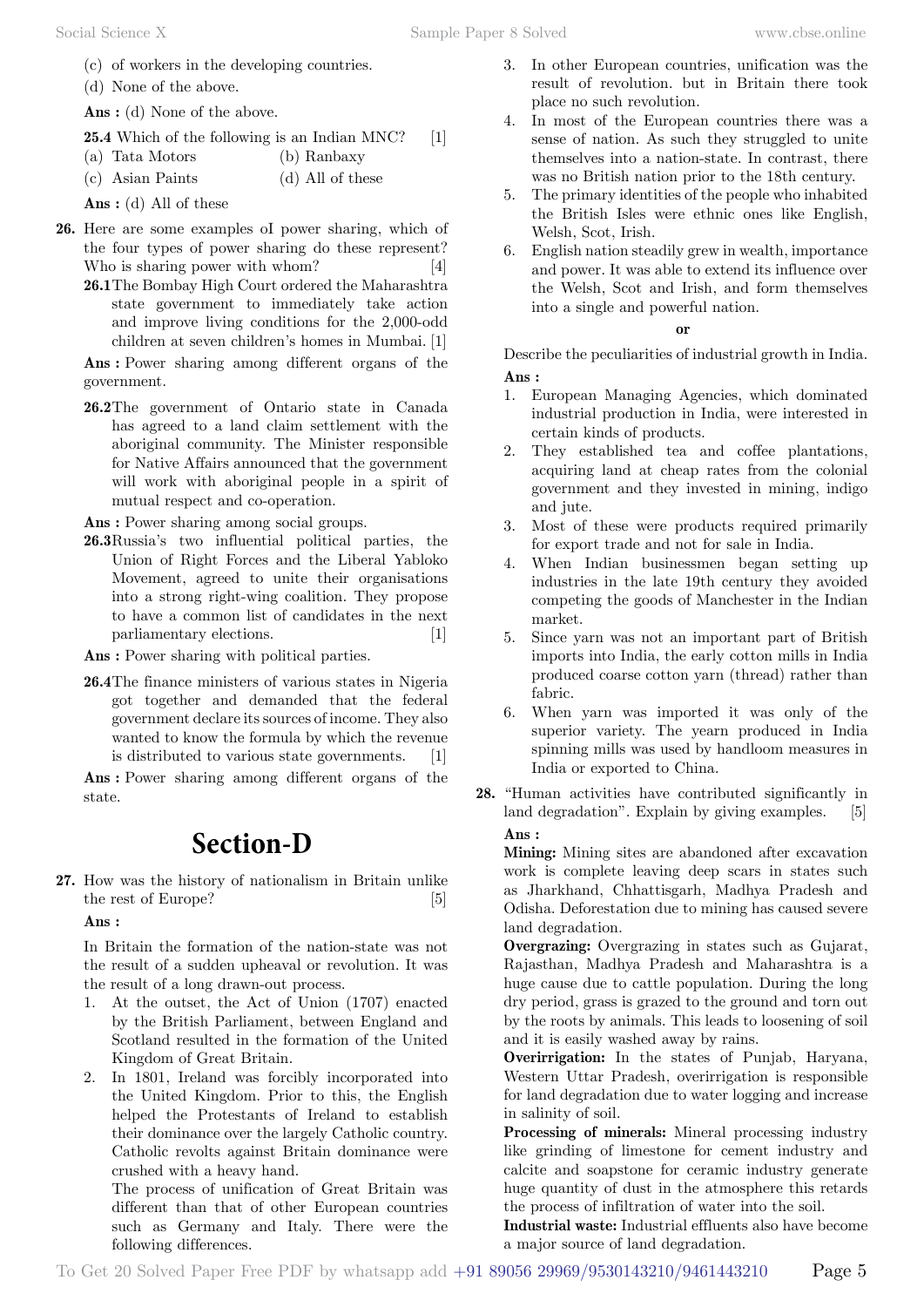Give a short account of major Ports of India.

### **Ans :**

With a long coastline of 7516.6 km, India is dotted with 12 major and 81 medium and minor ports. These major ports handle 95 percent of India's foreign trade:

- 1. Kandla in Kuchchh was the first port developed soon after independence to ease the volume of trade on the Mumbai port, in the wake of loss of Karachi port to Pakistan after the partition. Kandla is a tidal port. It caters to the convenient handling of exports and imports of highly productive granary and industrial belt stretching across the states of Jammu and Kashmir, Himachal Pradesh, Punjab, Haryana, Rajasthan and Gujarat.
- 2. Mumbai is the biggest port with a spacious natural and well sheltered harbour.
- 3. The Jawaharlal Nehru Port was planned with a view to decongest the Mumbai port and serye as a hub port for this region.
- 4. Marmagoa Port (Goa) is the premier iron are exporting part of the country. This port accounts for about 50 percent of India's iron ore export.
- 5. New Mangalore Port, located in Karnataka caters to the export of iron are concentrates from Kudremukh mines.
- 6. Kochi is the extreme south-western Port, located at the entrance of a lagoon with a natural harbour.
- 7. Chennai is one of the oldest artificial ports of the country. It is ranked next to Mumbai in terms of the volume of trade and cargo.
- 8. Vishakhapatnam is the deepest landlocked and well-protected port. This port was, originally, conceived as an outlet for iron-ore exports.
- 9. Paradweep port located in Odisha, specialises in the export of iron ore.
- 10. Kolkata is an inland riverine port. This port serves a very large and rich hinterland of Ganga-Brahmaputra basin. Being a tidal port, it requires constant dredging of Hoogly.
- 11. Haldia port on the north-eastern coast has been developed as a subsidiary port to ease pressure on the Kolkata port.
- **29.** Distinguish between federal and unitary form of government. [5]

| -----<br>-- |  |
|-------------|--|
|-------------|--|

| Federal from<br>Government                                                                           | of Unitary form of<br>Government                                                                                                                                                                                                          |
|------------------------------------------------------------------------------------------------------|-------------------------------------------------------------------------------------------------------------------------------------------------------------------------------------------------------------------------------------------|
| Under the federal But in the unitary<br>their separate areas of eentral government.<br>jurisdiction. | system there are two form of government,<br>levels of governments, either there is only one<br>one at the central level   level of government<br>and other at the state or the subunits are<br>level. Both levels have subordinate to the |

|    | Federal<br>from<br>$\vert$ of $\vert$<br>Government                                                                                                          | Unitary form<br>of<br>Government                                                                                                         |
|----|--------------------------------------------------------------------------------------------------------------------------------------------------------------|------------------------------------------------------------------------------------------------------------------------------------------|
| 2. | In federal system,<br>$\mathbf{a}$<br>state government has<br>separate powers of its<br>own for which it is<br>not accountable to the<br>central government. | Contrary to the federal<br>system, in unitary<br>system the<br>state<br>government doesn't<br>have powers of its own,                    |
| 3. | Central government<br>can't dictate to the<br>state governments to<br>do this or that.                                                                       | The<br>Central<br>government can pa66<br>an order to the state<br>governments.                                                           |
| 4. | In federal system, there<br>is usually a double<br>citizenship (as in US)<br>and a citizen's loyalty<br>is partly to the state as<br>well as to the centre.  | Unlike a<br>federal<br>system, unitary system<br>has a single citizenship<br>doesn't devide<br>and<br>the allegiance of the<br>citizens. |
| 5. | Allegiance to a state,<br>sometimes leads to the<br>separatist tendencies<br>and even to the civil<br>war.                                                   | The unitary system is<br>free from any separatist<br>tendencies and there is<br>no scope of civil war.                                   |
| 6. | <b>Example:</b> USA, India,<br>Canada, Australia, etc.<br>have adopted federal<br>system                                                                     | <b>Example:</b> England,<br>France, Italy, Japan,<br>etc. have adopted<br>unitary system.                                                |

**30.** Discuss the centre-state relations in Indian federalism. [5]  **Ans :**

Centre-state relations of India federalism is the essence of federalism in India. These relations have been regulated by the provision of the Constitution.

- 1. The division of power, enshrined in our constitution has a tilt in favour of the centre. Several restrictions have been imposed upon the states which have already limited sphere of powers under the constitution. It has further weakened the states.
- 2. As far as administrative relations are concerned, the Indian constitution is based on the principle that the executive power is co-extensive with the legislative power. Thus, the union and state executives can deal with all matters on which legislature can enact laws. On the subject given in the concurrent list the states can exercise their powers unless law passed on the same subject overrules the law passed by the Union Government.
- 3. In the administrative affairs the centre also acquires control over state through all India services, Grant-in-Aid, etc.

As such, restructing of the centre-state relations is one more way in which federalism has been strengthened in practice like the constitutional arrangement for sharing power work in reality depends to a large extent on how the ruling parties and leaders follow these arrangements.